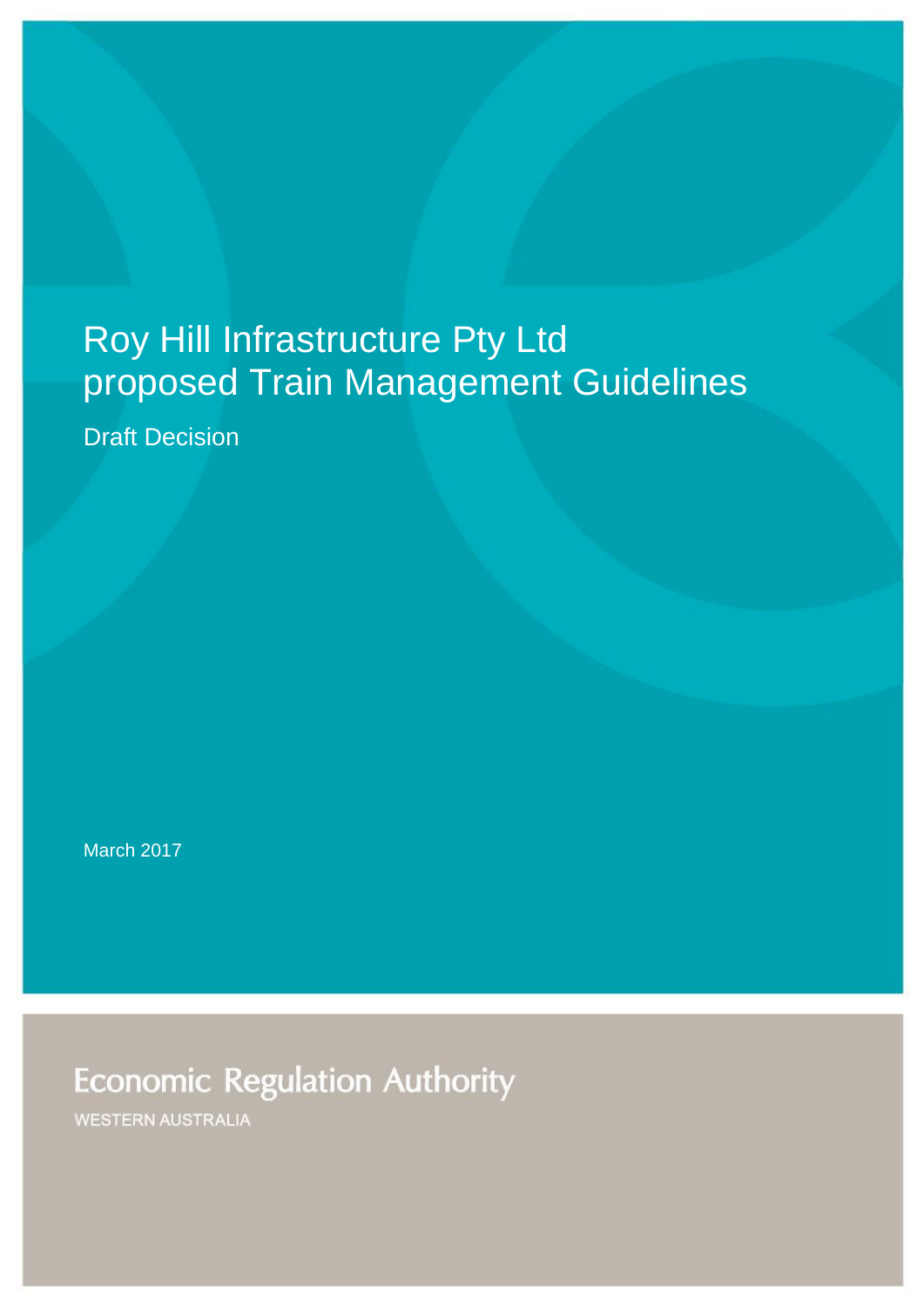### **Economic Regulation Authority**

4th Floor Albert Facey House 469 Wellington Street, Perth

#### **Mail to:**

Perth BC, PO Box 8469 PERTH WA 6849

**T:** 08 6557 7900

**F:** 08 6557 7999

**E:** records@erawa.com.au

**W:** www.erawa.com.au

National Relay Service TTY: 13 36 77 (to assist people with hearing and voice impairment)

We can deliver this report in an alternative format for those with a vision impairment.

© 2017 Economic Regulation Authority. All rights reserved. This material may be reproduced in whole or in part provided the source is acknowledged.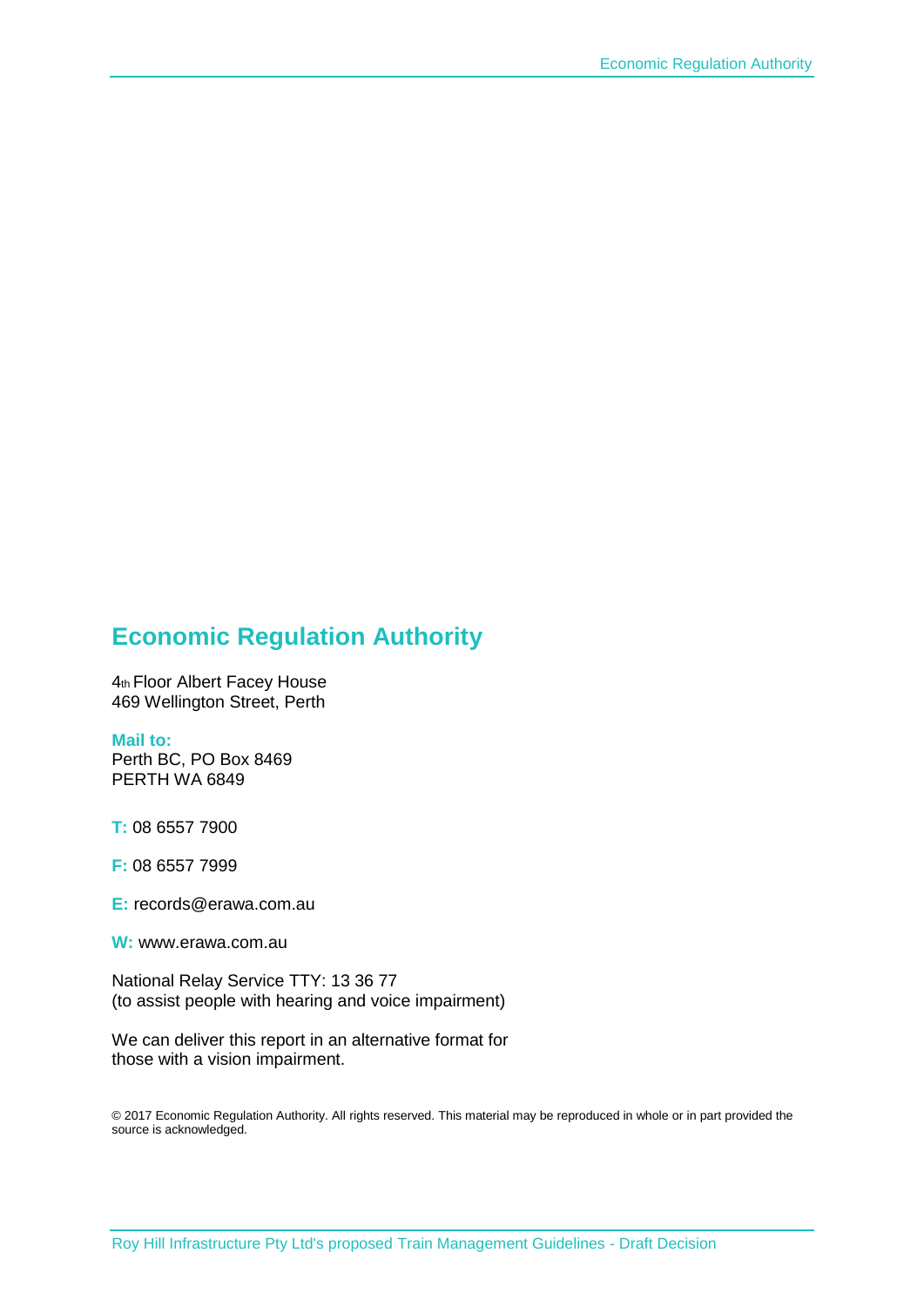### **Contents**

| <b>Invitation to make submissions</b><br><b>Introduction</b> |                                       | 2  |
|--------------------------------------------------------------|---------------------------------------|----|
|                                                              |                                       | 3  |
| <b>Draft Decision</b>                                        |                                       | 3  |
| Part 1 - Introduction                                        |                                       | 3  |
| Part 2 – Contractual Arrangements                            |                                       | 5  |
| Part 3 – Scheduling Principles                               |                                       | 6  |
| Part 4 – Day of operations management                        |                                       | 8  |
| <b>Appendix 1</b>                                            | <b>Summary of Required Amendments</b> | 10 |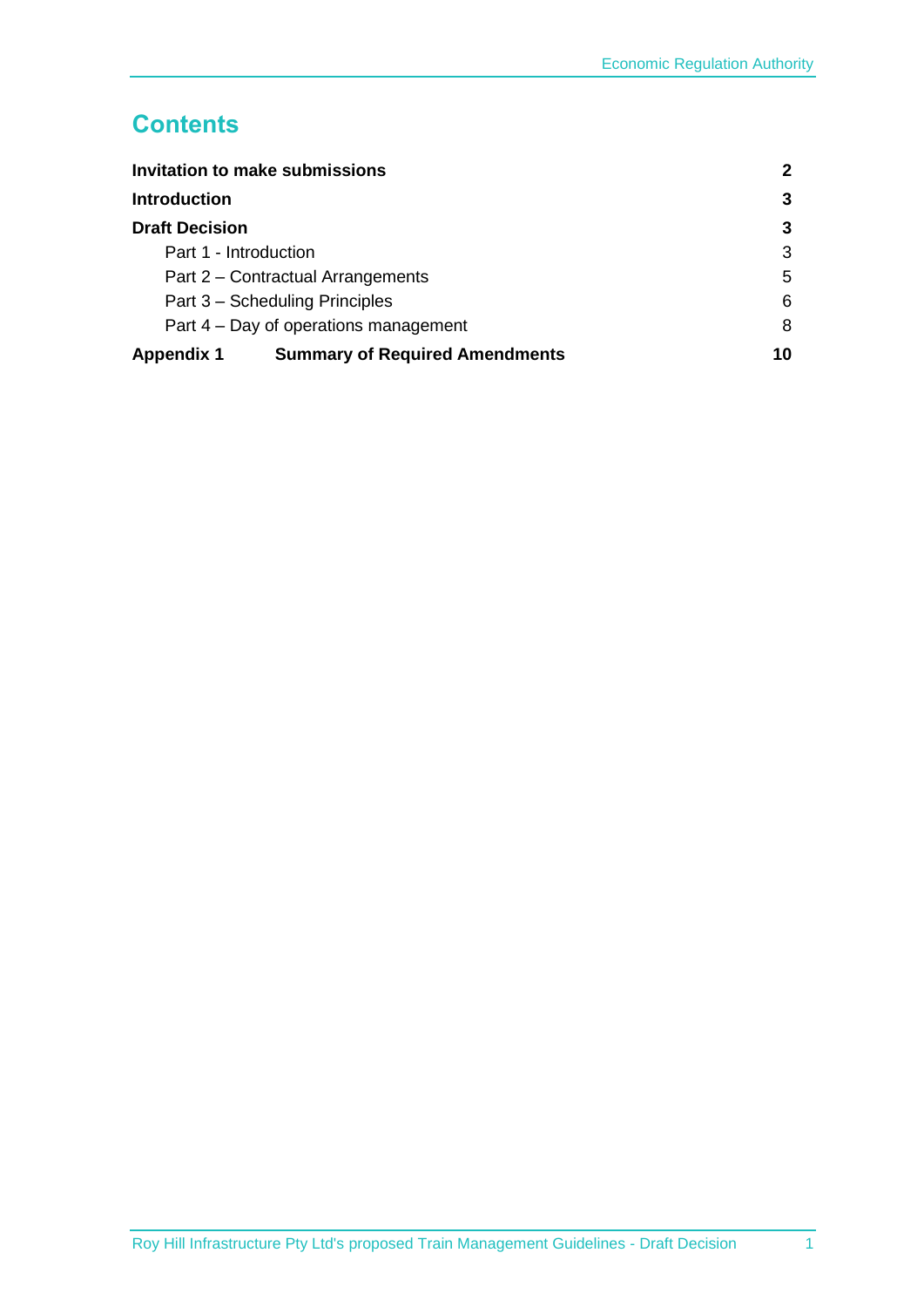## <span id="page-3-0"></span>**Invitation to make submissions**

Interested parties are invited to make submissions on the Draft Decision by 21 April 2017 via:

Online portal: <https://www.erawa.com.au/consultation> Email address: [publicsubmissions@erawa.com.au](mailto:publicsubmissions@erawa.com.au) Postal address: PO Box 8469, PERTH BC WA 6849 Office address: Level 4, Albert Facey House, 469 Wellington Street, Perth WA 6000 Fax: (08) 6557 7999

#### **CONFIDENTIALITY**

In general, all submissions from interested parties will be treated as being in the public domain and placed on the Authority's website. Where an interested party wishes to make a submission in confidence, it should clearly indicate the parts of the submission for which confidentiality is claimed, and specify in reasonable detail the basis for the claim. Any claim of confidentiality will be considered in accordance with the provisions of Section 55 of the *Economic Regulation Authority Act 2003*.

The publication of a submission on the Authority's website shall not be taken as indicating that the Authority has knowledge either actual or constructive of the contents of a particular submission and, in particular, whether the submission in whole or part contains information of a confidential nature and no duty of confidence will arise for the Authority.

**General Enquiries**  Jeremy Threlfall Ph: 08 6557 7967 [records@erawa.com.au](mailto:records@erawa.com.au)

**Media Enquiries**  Colette Baker Ph: 08 6557 7933 [communications@erawa.com.au](mailto:communications@erawa.com.au)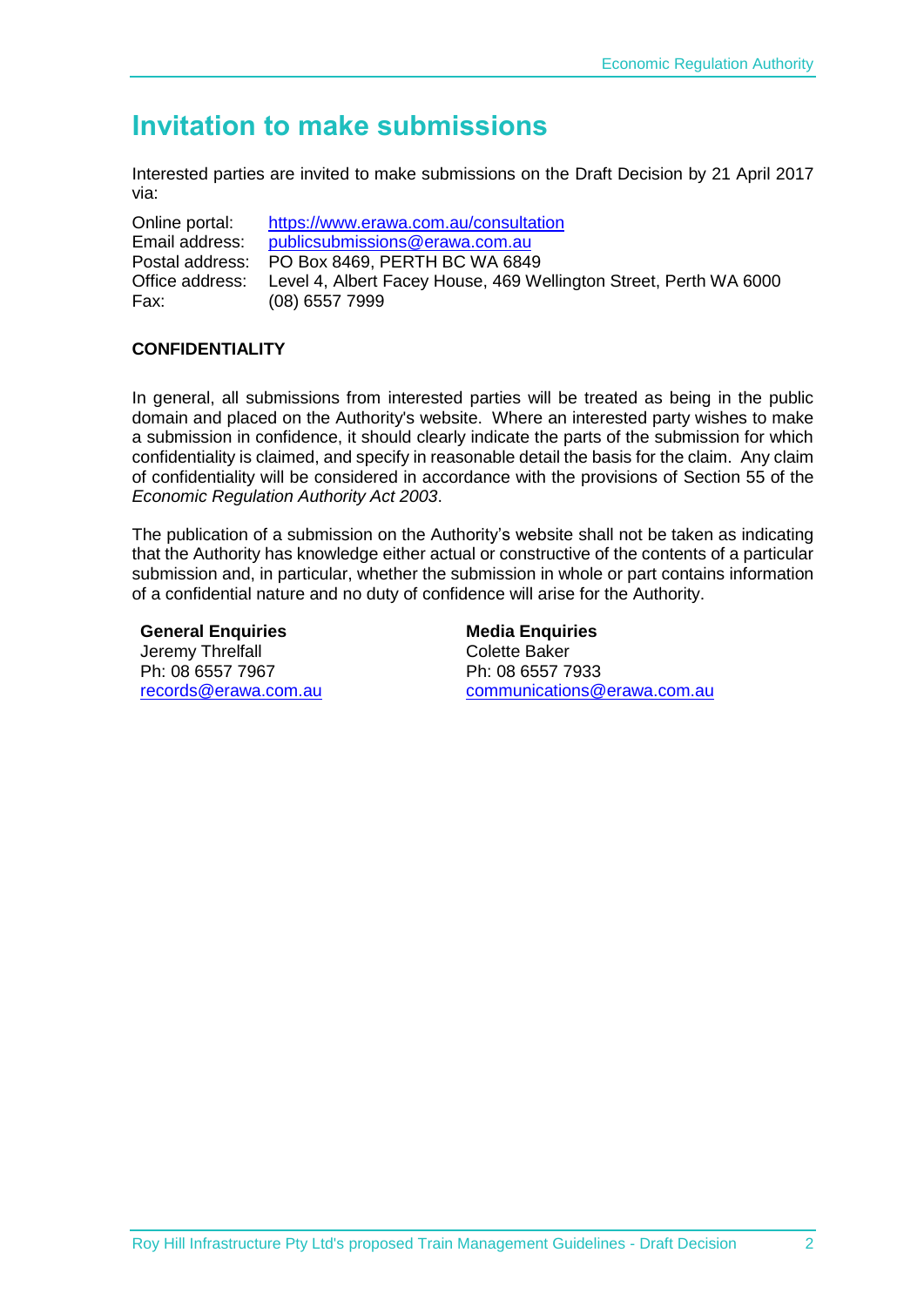# <span id="page-4-0"></span>**Introduction**

- 1. Sections of the *Railways (Access) Code 2000* (**Code**) that are relevant to the establishment of a railway owner's Train Management Guidelines are:
	- Section 43 of the Code requires a railway owner to prepare and submit to the regulator a statement of the principles, rules and practices (the **Train Management Guidelines**) that are to be followed by the railway owner in relation to a part of the railways network to which the Code applies when the railway owner is performing its functions in relation to that part.
	- Section 45 of the Code requires the Regulator to call for submissions on any statement prepared by a railway owner under section 43.
	- Section 16(2) of the Code requires that in the negotiation of access arrangements, the railway owner must not discriminate between the proposed rail operations of the proponent and the rail operations of the railway owner, including in relation to the allocation of train paths, the management of train control, and operating standards.
- 2. On 11 October 2016, Roy Hill Infrastructure (**RHI**) submitted Train Management Guidelines for the Authority's approval. The Authority published RHI's proposed Train Management Guidelines and called for submissions on 25 October 2016.
- 3. The Pilbara Infrastructure Pty Ltd was the sole submission received and is very brief. It expresses support for all of the regulatory instruments proposed by RHI without providing specific comment on any provisions of the proposals.

# <span id="page-4-1"></span>**Draft Decision**

- 4. This document:
	- Summarises each part of RHI's proposed Train Management Guidelines, relates these to the relevant provisions of the Code, and compares each part with the provisions of other railway owners' approved Train Management Guidelines where relevant;
	- Provides the Authority's assessment of relevant issues; and
	- Specifies the Authority's required amendments where appropriate.

### <span id="page-4-2"></span>**Part 1 - Introduction**

- 5. Part 1 of the proposed Train Management Guidelines provides background, a purpose statement, and some notes on the application and amendment of the Train Management Guidelines.
- 6. Parts 1.1(a) and 1.1(b) of the proposed Train Management Guidelines are similar to 1.1 of TPI's Train Management Guidelines, describing the railway and the obligations on the railway owner to prepare and submit Train Management Guidelines.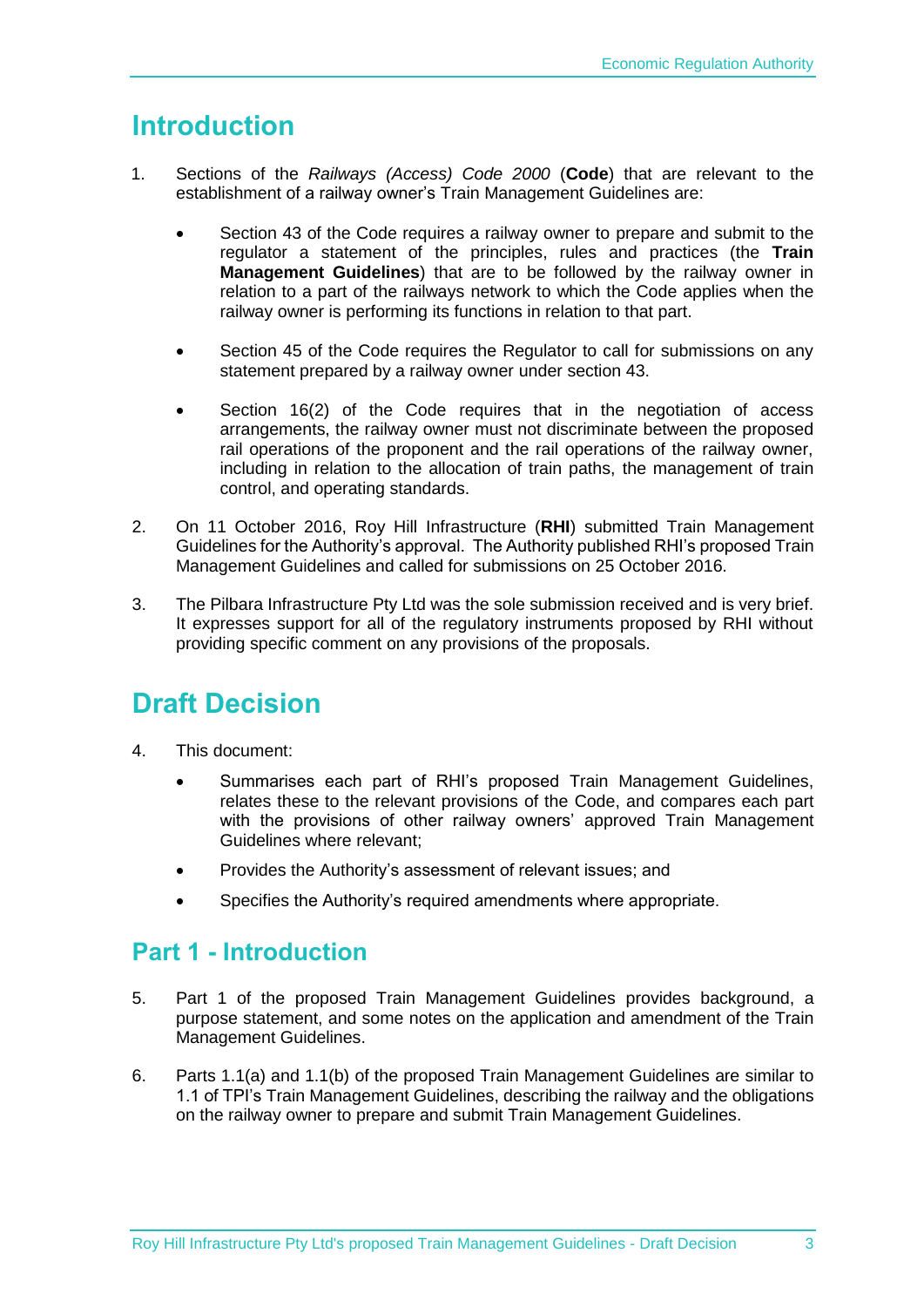- 7. Parts 1.1(c) and 1.1(e) proposes a "run-when-ready" philosophy, and defines that to mean the alignment of scheduling to optimally meet RHIO's<sup>1</sup> production requirements.
- 8. Part 1.1(d) of the proposed Train Management Guidelines states that the operational planning and execution of all activity will be at the discretion of the RHI train control team.
- 9. Part 1.2 of the proposed Train Management Guidelines outlines the purpose the Guidelines. This part is equivalent and similar to part 1.2 of TPI's Train Management Guidelines except that the RHI proposed Guidelines:
	- asserts the priority of the RH Requirements<sup>2</sup> and the RHI "run when ready" philosophy over the Train Management Guidelines;
	- does not refer to the purpose of the Train Management Guidelines as providing a framework to resolve conflicts between Operators;
	- does not refer to Section 16 of the Code regarding non-discrimination.<sup>3</sup>
- 10. Part 1.3 of the proposed Train Management Guidelines outlines that the guidelines apply to all operators who receive "Services"<sup>4</sup> on the RHI railway. Part 1.3, taken together with Part 2.1 of the proposed Train Management Guidelines is equivalent and similar to Part 1.3 of TPI's Train Management Guidelines dealing with "pre-conditions" for operating a service, except in the following respects:
	- The word "Service"<sup>5</sup> is defined differently in the RHI and TPI documents; and
	- RHI's proposed Train Management Guidelines do not refer to provision of an Operator's Train Manifest. 6
- 11. Part 1.4 of RHI's proposed Train Management Guidelines allows RHI at its reasonable discretion to amend the Train Management Guidelines in accordance with the "Access Regime"<sup>7</sup> where the Access Regime is applicable, or otherwise subject to an Operators Access Agreement.

#### **Authority Assessment**

-

12. Train Management Guidelines cannot be made subservient to the operating requirements of a customer of RHI's own above-rail operation.

<sup>&</sup>lt;sup>1</sup> Undefined in the document, but presumed to mean Roy Hill Iron Ore.

 $2 \text{ The RH Reauriments are defined as the technical performance and operational standards in connection.}$ with any aspect of the Roy Hill Project, including the RH Financier Assumptions.

<sup>&</sup>lt;sup>3</sup> In particular s.16(2)(b) which includes "the railway owner must not unfairly discriminate between the proposed rail operations of a proponent and the rail operations of the railway owner including in relation to the management of train control".

<sup>4</sup> "Services" is defined as meaning access to the RHI railway and other facilities as agreed to in an access agreement.

<sup>5</sup> "Service" is defined in both the BR and TPI Train Management Guidelines as a train run by the Operator using the railway network by which the Operator provides freight or passenger services, which is the usual industry use of the word.

<sup>6</sup> Document describing or itemising the freight being hauled.

<sup>&</sup>lt;sup>7</sup> "Access Regime" means any regime under a statute governing the provision of access to Services on the RHI Railway, including (a) the Act and the Code; or (b) an Access undertaking under the *Competition and Consumer Act 2010.*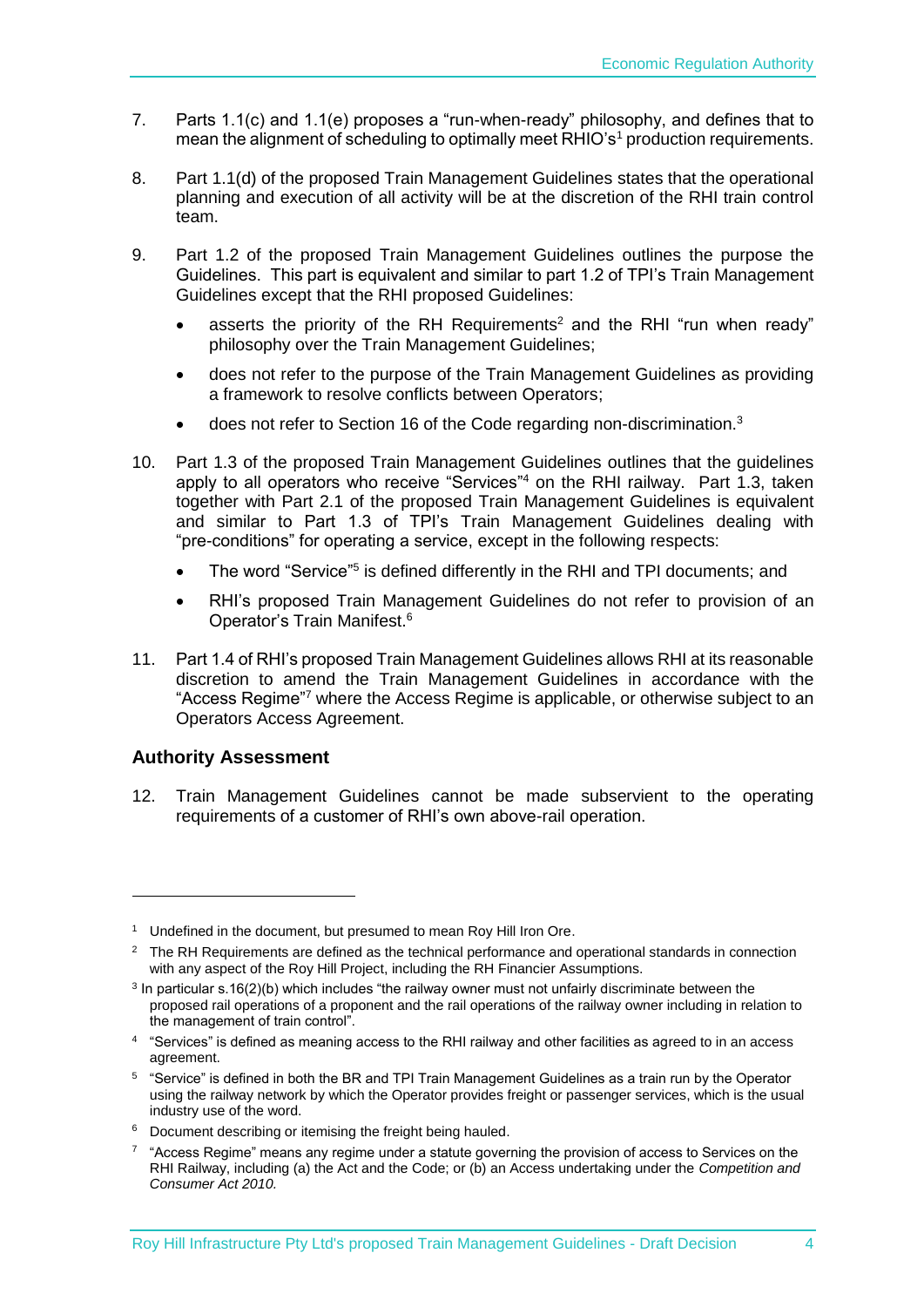- 13. The Train Management Guidelines must acknowledge the non-discrimination provisions of Section 16 of the Code.
- <span id="page-6-1"></span>14. In respect of RHI's definition of the term "Service", it is not useful to have terms defined differently in railway owners' regulatory instruments, especially when it is an industrystandardised term. RHI has defined the term "Service" to mean "access" and the term is therefore redundant.
- 15. The Train Management Guidelines should refer to a Train Manifest, as this is an industry standard practice for the purposes of train control and capacity management.
- 16. In respect of Part 1.4, the WA Rail Access Regime<sup>8</sup> alone is relevant to the amendment of documents approved under the Regime. Further, an Operator is by (Code) definition party to an Access Agreement (as defined correctly by RHI as an agreement in writing under the Code for access) and therefore the Train Management Guidelines may only be amended in accordance with the relevant provisions of the Code.

#### <span id="page-6-2"></span>**Required Amendment 1**

<span id="page-6-3"></span>Part 1 of RHI's proposed Train Management Guidelines should be amended such that:

- <span id="page-6-4"></span>• Parts 1.1(c) and (e) are deleted.
- <span id="page-6-5"></span> Parts 1.2 and 1.3 are deleted and replaced with text equivalent to Parts 1.2 and 1.3 of TPI's Train Management Guidelines dealing with the purpose and preconditions of the Train Management Guidelines.
- <span id="page-6-6"></span>Part 1.4 is deleted.

### <span id="page-6-0"></span>**Part 2 – Contractual Arrangements**

- 17. Part 2 of RHI's proposed Train Management Guidelines provides further background to the proposed Train Management Guidelines in relation to access agreements.
- 18. Part 2 in its various sections refers to Operators' rights to "Services",<sup>9</sup> the limitation on the rights of an Operator under an access agreement, the predominance of an access agreement over the Train Management Guidelines, and the predominance of the Train Path Policy over the Train Management Guidelines.

#### **Authority Assessment**

-

19. It is not appropriate for the Train Management Guidelines to assert the predominance of the Train Path Policy over the Train Management Guidelines. The purpose of the Train Path Policy is to inform the negotiation and making of an access agreement.

<sup>&</sup>lt;sup>8</sup> As the Act and the Code are commonly referred to as being in the WA Jurisdiction.

<sup>9</sup> Notwithstanding the industry-standard use of the term Service meaning a train providing freight or passenger services.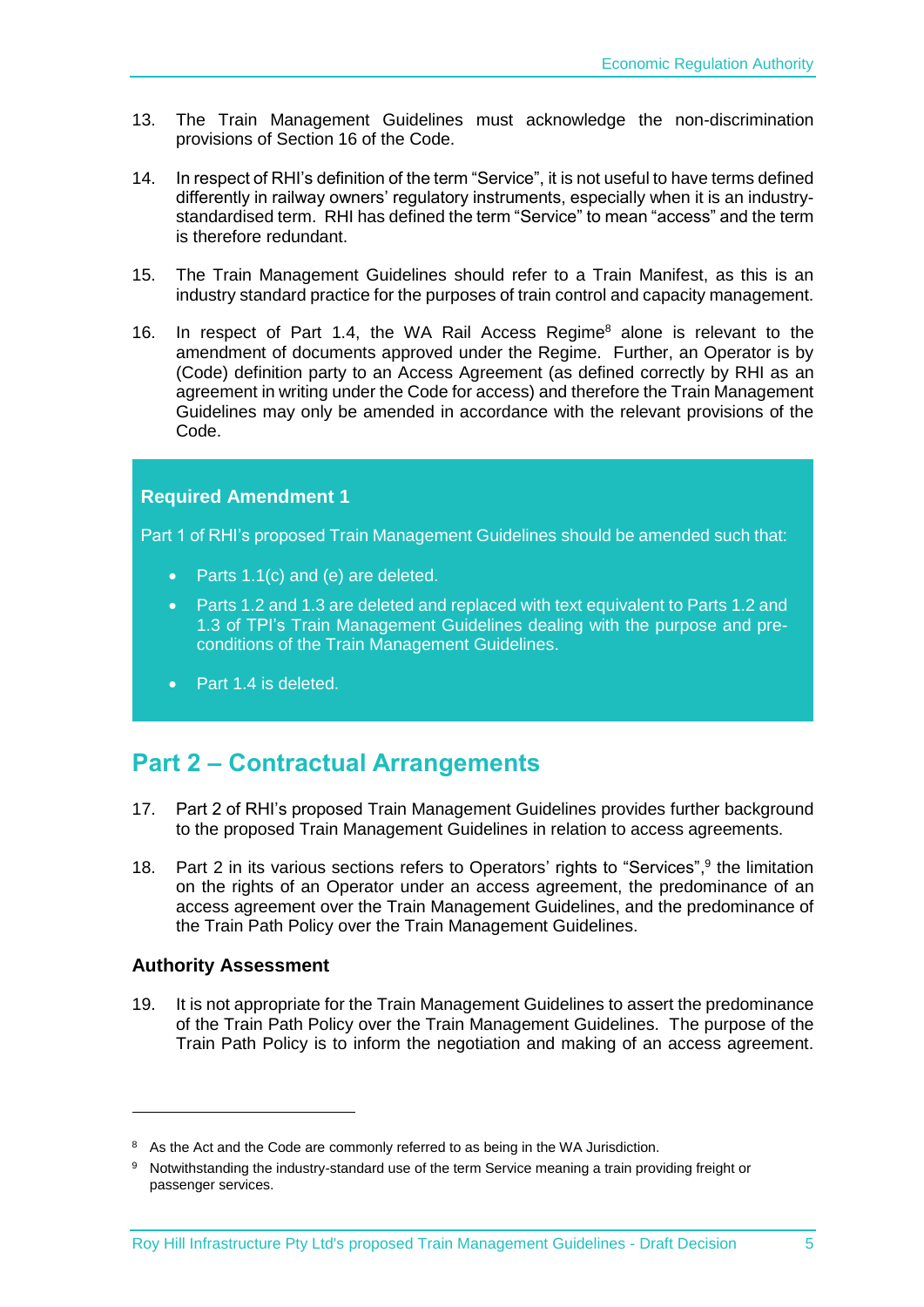Once an access agreement has been made, the principles of the Train Path Policy will be reflected in the allocation of train paths in the agreement.

- 20. The purposes of the Train Path Policy and the Train Management Guidelines are quite separate with neither predominant over the other, and an access agreement does not have predominance over either.
- 21. Further to paragraph [14,](#page-6-1) the use of the word "service" by RHI is not appropriate in the context of Part 2 of the proposed guidelines. Part 2.1 states that "a person must have an Access Agreement to receive Services from RHI". If 'Services' is taken to mean access to the railway, then this statement is not correct, as 'access agreement' is a Code-defined term meaning an agreement under the Code for access. Further, access may also be provided outside the Code, that is, not under an access agreement.
- 22. The reference to the access agreement between the railway owner and the Operator, as outlined in Part 1.3 of TPI's Train Management Guidelines (referred to in Required Amendment 1) would be sufficient for the purposes of RHI's Train Management Guidelines.

#### <span id="page-7-1"></span>**Required Amendment 2**

<span id="page-7-2"></span>Part 2 of RHI's proposed Train Management Guidelines should be deleted.

### <span id="page-7-0"></span>**Part 3 – Scheduling Principles**

- 23. Part 3 of RHI's proposed Train Management Guidelines provides for the forecasting of train path requirements and the making of weekly, quarterly and annual schedules.
- 24. Part 3.1 outlines the Operators' responsibilities to provide periodic forecasts. The forecasts are proposed to be made in terms of "Services" and "Service Requirements", and to be made subject to "Disclosed Requirements".<sup>10</sup>
- 25. Part 3.2 outlines the making of annual, quarterly and weekly schedules by RHI. The Schedules are proposed to be made in terms of "Reference Trains" nominated by  $RHI.<sup>11</sup>$
- 26. Part 3.3 details the proposed protocol for finalisation of 72 hour plans.<sup>12</sup> Part 3.3(b) contains provisions for RHI to depart from the 72 hour plan "in accordance with the RH Requirements and RHI's run when ready operational philosophy".

#### **Authority Assessment**

1

<sup>&</sup>lt;sup>10</sup> "Disclosed Requirements" is not effectively defined in the Train Management Guidelines. Disclosed Requirements are defined in RHI's proposed Train Path Policy (Part 4.8(a)) as those RH requirements which are disclosed to the Operator.

<sup>&</sup>lt;sup>11</sup> "Reference Trains" are not defined in the proposed Guidelines.

<sup>&</sup>lt;sup>12</sup> RHI has proposed that it will on each day finalise a plan (72 Hour Plan) for a portion of the Weekly Schedule for the next 72 hours of operations across the RHI Railway and provide to each Operator that portion so far as it relates to the Operator.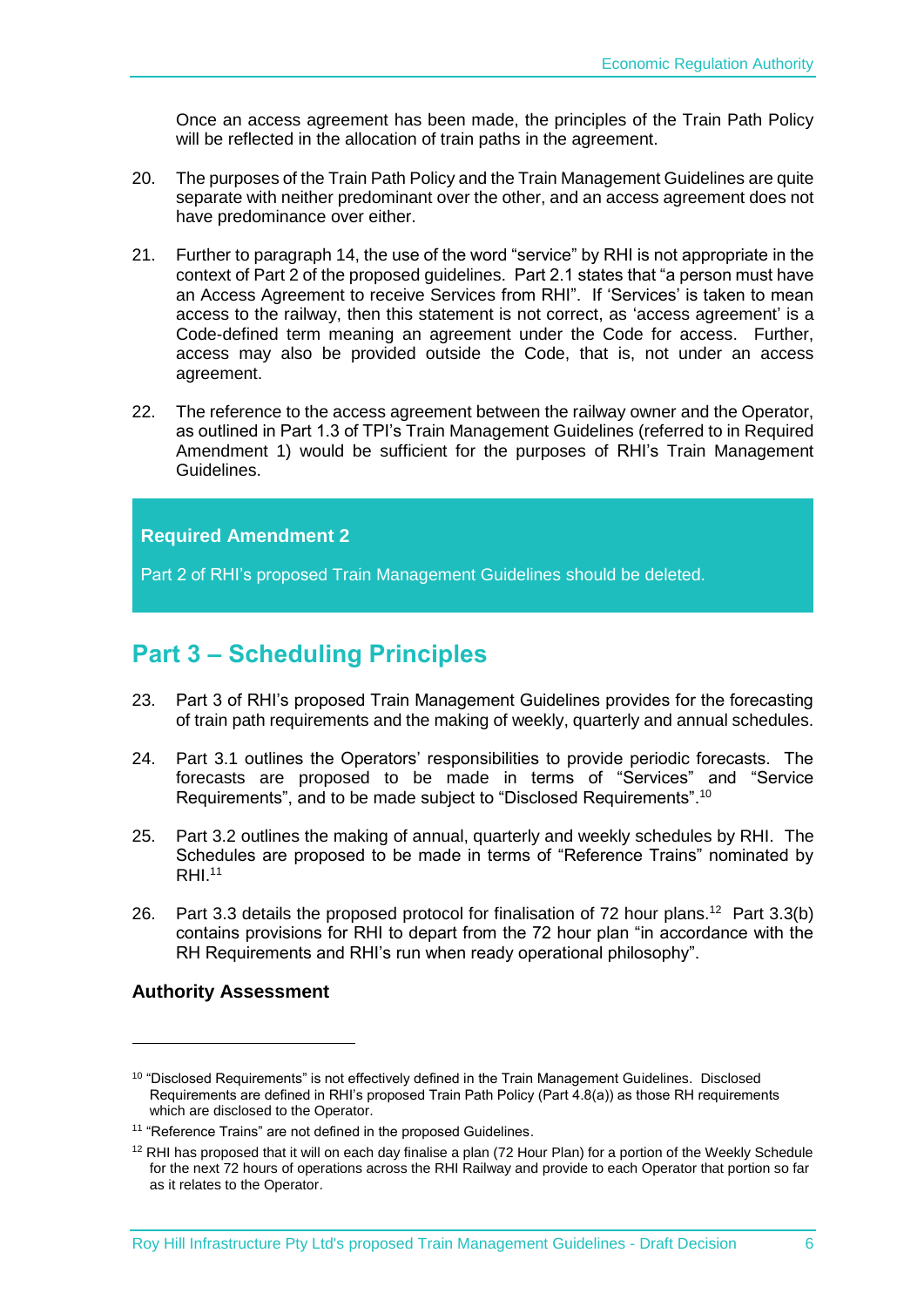- 27. The form of planning and scheduling in the proposed Train Management Guidelines is different to the BR and TPI Train Management Guidelines which use the concept of a "Master Train Plan". The Master Train Plan concept is the industry standard means of planning to accommodate a train configuration nominated by an operator, as detailed in the operator's "Train Manifest".
- 28. The prospect of RHI scheduling services based on a 'reference train' rather than on the operator's actual consist<sup>13</sup> as specified in its Train Manifest is divergent from the form of Train Management Guidelines approved for other railway owners in WA. This form of scheduling would provide less certainty to Operators in their running of services and associated operations planning, such as train maintenance and supply chain considerations.
- 29. In order for Part 3 of RHI's proposed Train Management Guidelines to be accepted, the Authority would require inclusion of further detail on the operation of a capacity management scheme based on a 'reference train' concept. Further details would include a definition of the 'reference train' and a description of the application of the reference train in a Traffic Management Matrix or Master Train Plan context.
- 30. RHI's proposal that the forecasting and scheduling protocols outlined in this part be subservient to "RH Requirements" or "Disclosed Requirements" is not accepted.
- 31. Part 3 of RHI's proposed Train Management Guidelines in its current form is not accepted.

1

<sup>&</sup>lt;sup>13</sup> The components in sequence that make up a train.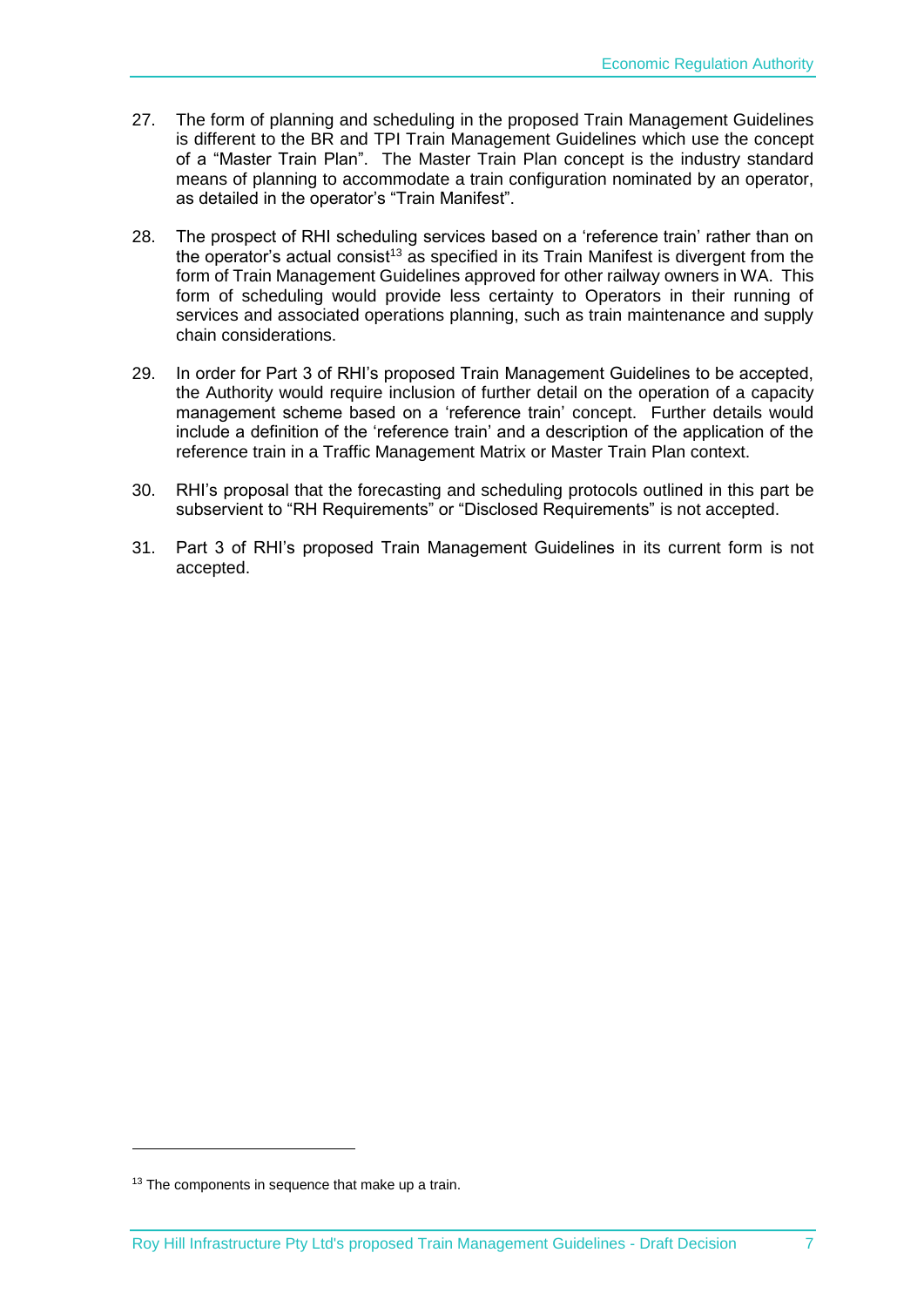#### <span id="page-9-1"></span>**Required Amendment 3**

<span id="page-9-2"></span>Part 3 of RHI's proposed Train Management Guidelines should be deleted and replaced with text equivalent to Part 2 of TPI's Train Management Guidelines;

<span id="page-9-3"></span>Or

<span id="page-9-4"></span>Part 3 of RHI's proposed Train Management Guidelines should be amended such that:

- <span id="page-9-5"></span> all references to "RH requirements", "Disclosed Requirements", "RHI's run when ready operational philosophy" and "RHI's run when ready operational strategy" are removed,
- <span id="page-9-6"></span>the word "service" is replaced with "train path" or "entitlement to a run service",
- <span id="page-9-7"></span> a definition of "reference train" is provided, and sufficient detail on the relevance of the reference train in the context of established capacity management techniques is included.

### <span id="page-9-0"></span>**Part 4 – Day of operations management**

- 32. Part 4 of RHI's proposed Train Management Guidelines provides protocols for real time ("Day of Operation") management of services.
- 33. Parts 4.1 4.5 address similar matters to those addressed in Part 3 of the TPI Train Management Guidelines; that is, early and late trains, and the issuing of instructions.
- 34. Parts 4.6 4.8 address matters including possessions<sup>14</sup> for network repairs, management of emergencies, network blockages and disputes, which are similar to matters addressed in Part 4 of the TPI approved Train Management Guidelines.
- 35. Part 4 of RHI's proposed Guidelines do not address some matters such network blockages and disputes, as dealt with in Part 4 of TPI's Train Management Guidelines.
- 36. Parts 4.9 and 4.10 of the proposed Guidelines outlines the application of "RH Requirements" and the disclosure of requirements to Operators.

#### **Authority Assessment**

1

- 37. The provisions of Part 4 of RHI's Train Management Guidelines are accepted with the following qualifications:
	- The provisions of the Train Management Guidelines may not be made subservient to "RH Requirements" or "Disclosed Requirements"; and
	- The use of the word "service" is problematic and may be confusing, for example in Part 4.7(a)(ii) wherein the following words are used "Operators whose Services

<sup>&</sup>lt;sup>14</sup> Possession is defined in the Train Management Guidelines as the closure, occupation, use or other removal from service by RHI or its workers of part of the RHI Railway for the purposes of carrying out maintenance, enhancement, or other work on or near the RHI Railway, which does or is reasonably likely to Disrupt or otherwise adversely impact on the provision of Services.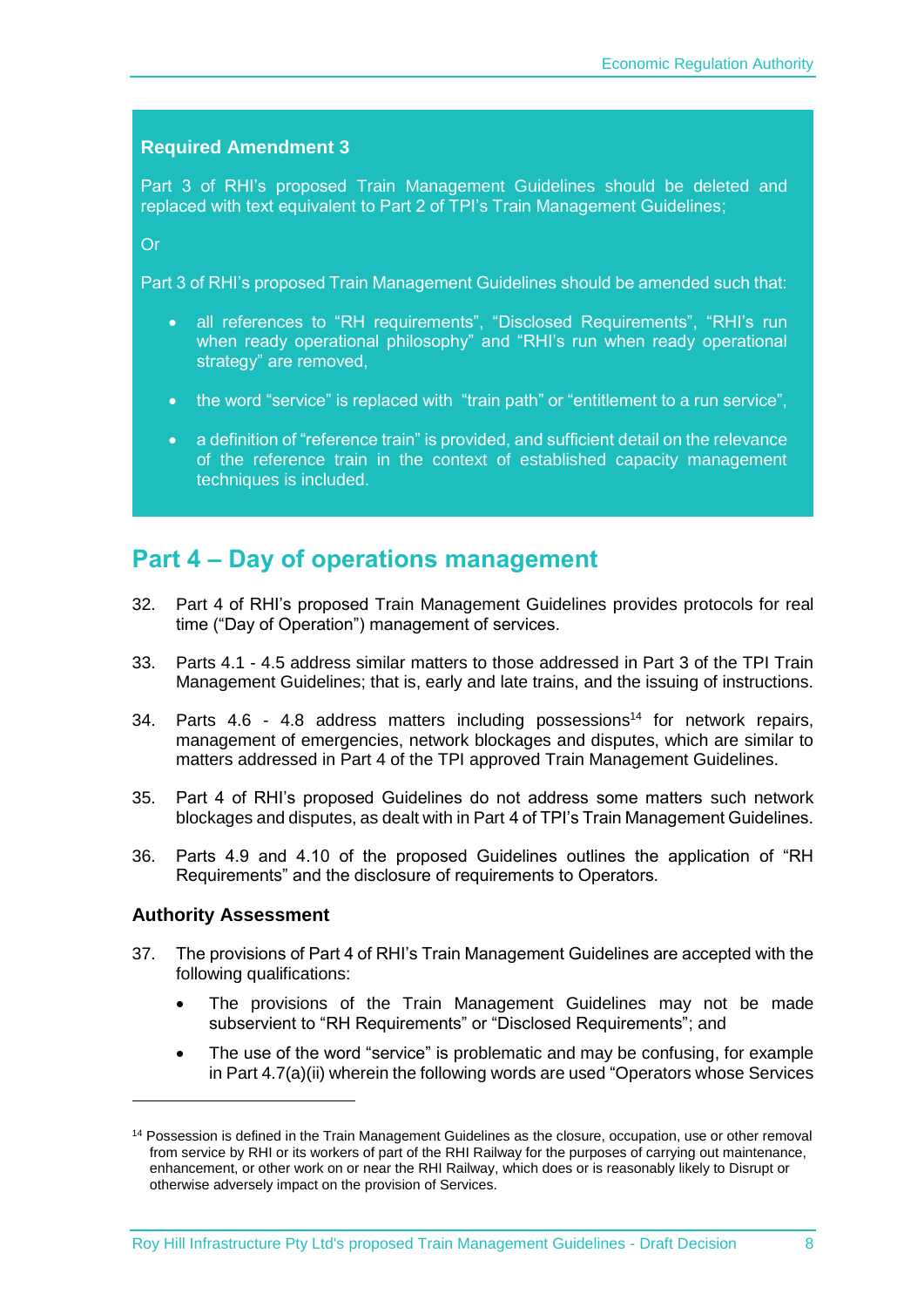are or may be affected by a possession". It is not clear whether the operator's train itself or the train path is affected.

38. Further detail is required to address the matters of network blockages and disputes.

#### <span id="page-10-0"></span>**Required Amendment 4**

<span id="page-10-1"></span>Part 4 of RHI's proposed Train Management Guidelines should be amended such that:

- <span id="page-10-2"></span> All references to "RH requirements" and "Disclosed Requirements" are removed.
- <span id="page-10-3"></span>• The word "service" is replaced with "train path" or "entitlement to run a service".
- <span id="page-10-4"></span>• Parts 4.9 and 4.10 are removed.
- <span id="page-10-5"></span> Text equivalent to Parts 4.2, - 4.5 of TPI's Train Management Guidelines are included.